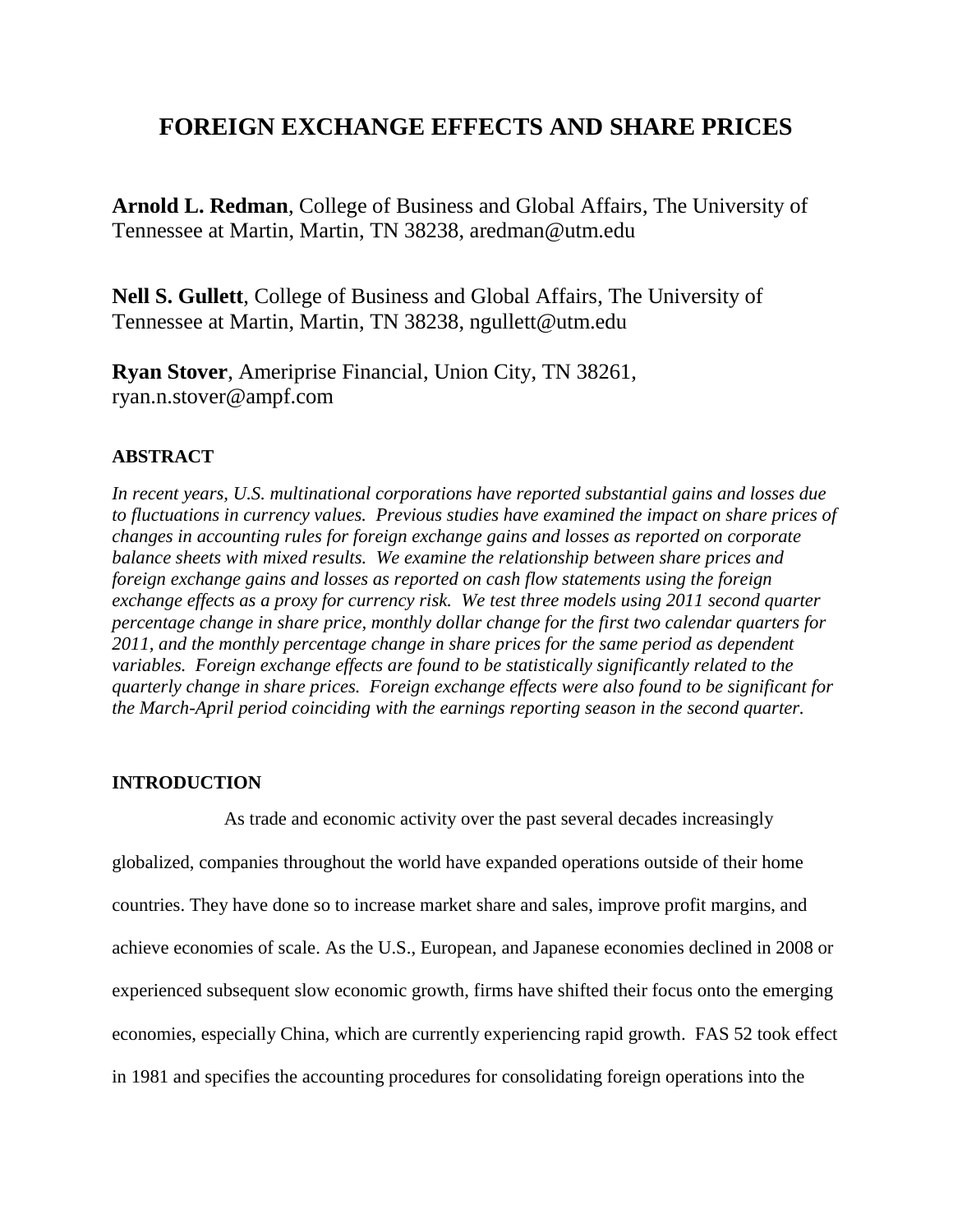financial statements of U.S. multinational corporations (MNCs). As a result, an issue in finance has been the impact of the accounting for gains or losses on converting foreign currency denominated assets into U.S. dollars. Research in the 1980s and 1990s has produced mixed results concerning the impact of the transition in the foreign exchange accounting rules from FAS 8 to FAS 52 on stock returns (and prices).

Financial markets have changed substantially since the publications of previous studies on the stock market impact of the accounting treatment of foreign exchange gains and losses. Not only has real economic activity become globalized, financial markets and participants have as well. Over the past two decades we have seen the growing importance of the equity and fixed income trading of international investors with the increasing number of hedge funds, institutional investors, sovereign wealth funds and wealth management firms participating in financial markets. Since the stock market and economic decline of 2008, the U.S. financial markets have become dominated by these professional investors as individual investors have remained on the sideline. Currency trading has become increasingly globalized, and we have witnessed unexpectedly large changes in value in leading trading currencies such as the depreciation of the U.S. dollar before the 2008 economic decline and its subsequent appreciation and the more recent depreciation of the euro. In this new environment of global trade, global financial and currency markets, and global investing we might expect greater attention paid by investors to the impact of currency fluctuations on reported earnings and on the financial statements of corporations. In the second quarter of 2011, the Wall Street Journal reported (Loftus 2011) that pharmaceutical firms Pfizer and Eli Lilly had benefitted from the recent depreciation in the U.S. dollar. About one-sixth of Lilly's increase in revenue was attributed to changes in exchange rates. Loftus cited Johnson and Johnson's annual report which indicated that each 1% change in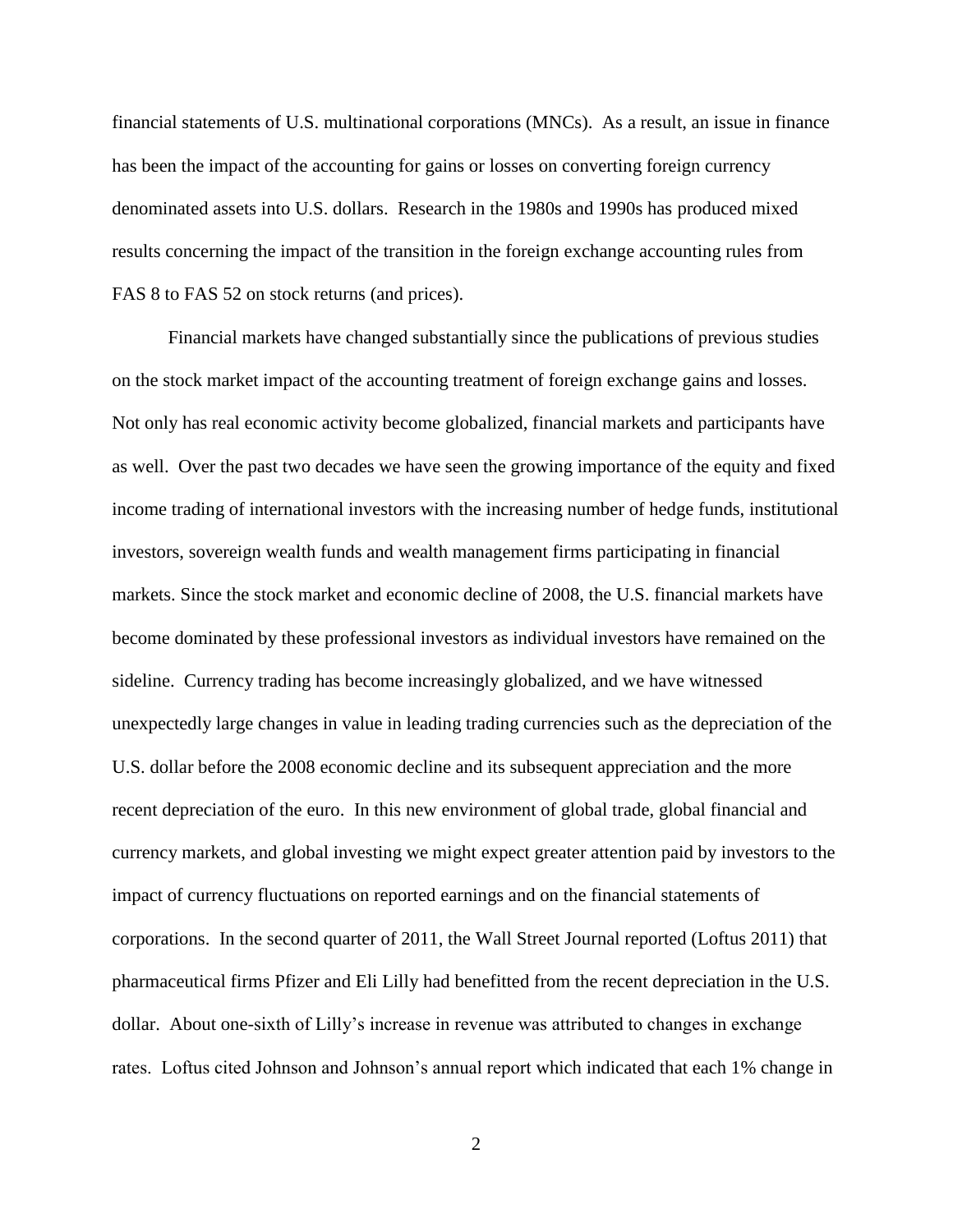the value of the U.S. dollar changes net income by \$65 million and revenue by \$300 million. Other U.S. multinationals would feel the same impact on earnings and revenue with changes in currency values. In an environment of volatile currency values, we would expect investors to take notice and react accordingly. In efficient markets, the changes of firms' financial conditions caused by fluctuations in exchange rates would be expected to be capitalized into share prices as investors absorb the information.

With the changes in the financial environment in which corporations with international operations exist, the accounting translation process under U.S. and international accounting standards may be more important today than expected in 1981 when the accounting profession modified the standards used to translate assets, liabilities, and equity of corporations. This would be especially true if investors are concerned with the impact of currency volatility on corporate financial conditions. The purpose of this study is to examine whether stock prices reflect the impact of currency risk (fluctuations in currency values) through reported foreign exchange gains or losses reported on corporate cash flow statements. We examine the relationship between stock prices of corporations that are publicly traded in the United States and the foreign exchange gains or losses as reported under FAS 52 and international accounting standards (IASB).

# **LITERATURE REVIEW: FOREIGN CURRENCY TRANSLATION, FASB 52, AND SHARE PRICES**

Previous research has focused on two related areas: the impact of FAS 52 on share prices and the impact of currency volatility on share prices (or returns). The earlier studies examined the impact of FAS 52 and the change from the original accounting standard under FAS 8 to FAS 52. Garlicki, Fabozzi, and Fonfeder (1987) examined the investor reaction to earnings impact of the change from FAS 8 to FAS 52 and did not find any significant positive reaction and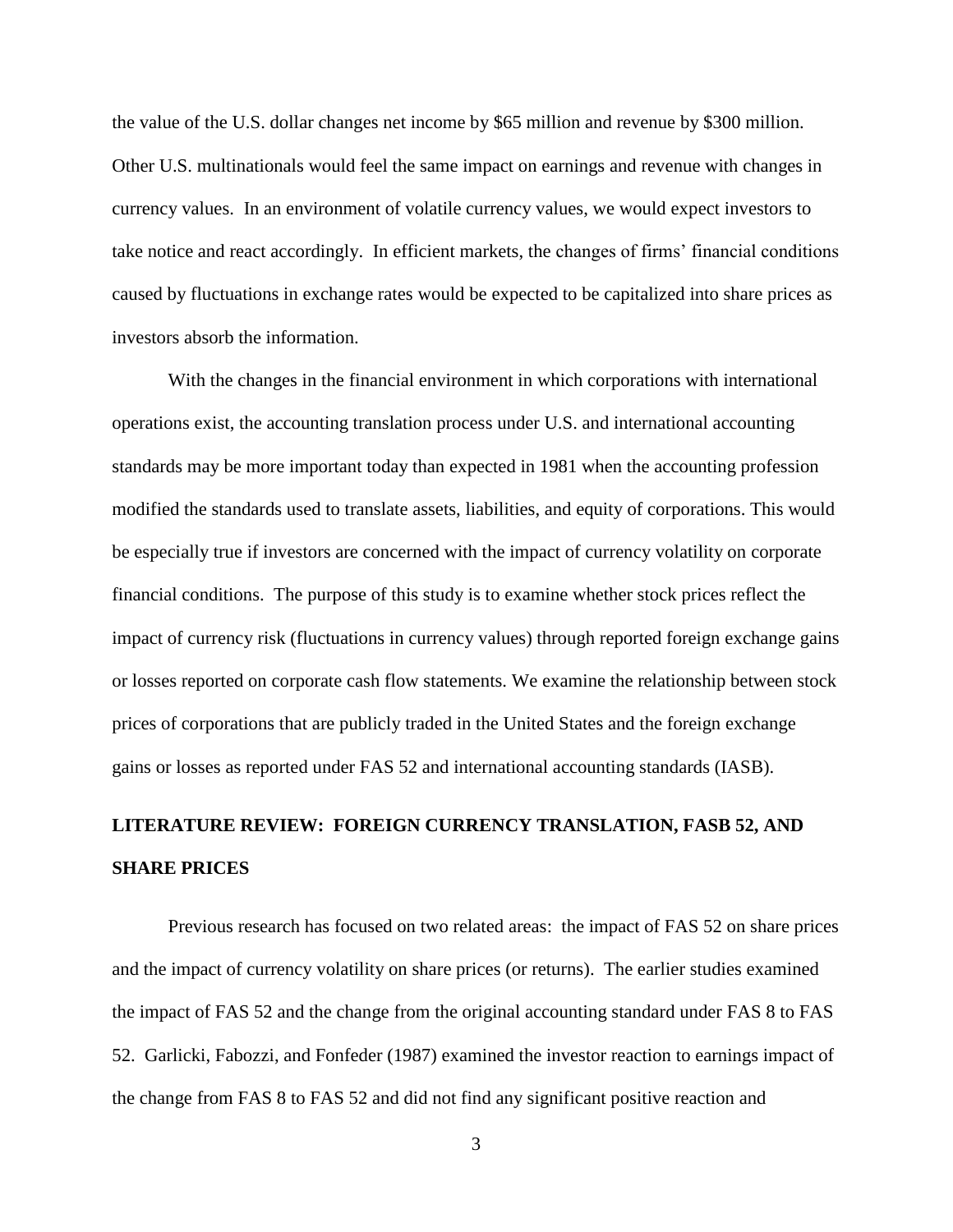concluded that investors can discern the difference between accounting changes and earnings effects. Ziebart and Kim (1987) examined the pricing impact of the proposal of change in accounting for foreign currency gain or loss and found there were market effects and investors had reacted to the draft of FAS 52. Chin, Comisky and Mulford (1990) looked at the foreign currency translation gains and losses on the variations in security analyst forecasts and found that there was less variation in analyst earnings forecasts related to FAS 52. Kim and Ziebart (1991) examined the price reactions and stock trading volumes occurring with the draft and issuance of FAS 52. They found positive effects with the draft announcement and issuance of the standards. Soo and Soo (1994) found that investors do incorporate foreign exchange gains and losses reported in income into stock prices under FAS 52 and FAS 8 as they reflect on the earnings of firms. Razaee (1994) used event study methodology and found return effects for the release of the draft of FAS 52 that were related to firm size and financial leverage, though no impact was found when the standard went into effect. Bartov and Bodnar (1995) investigated the impact of different currencies under the two accounting rules and found that it did make a difference in investors' ability to discern the impact on firm value. Shin and Soenen (1999) concluded that there was a significant relationship between currency risk (using the U.S. dollar as the benchmark currency) and stock market performance. They also found that the relationship exists with a one-month lag after the fiscal year with the impact decreasing over time. Bazaz and Senteney (2001) found that unrealized foreign currency gains and losses were valued by investors under FAS 52. Pinto (2001), using a sample of 204 MNCs with operations in Germany and Mexico, found that per share foreign currency translation gains and losses predicted changes in earnings per share. Louis (2003), however, found that the translation gain or loss was not important in valuing a sample of manufacturing firms. A related study on stock prices and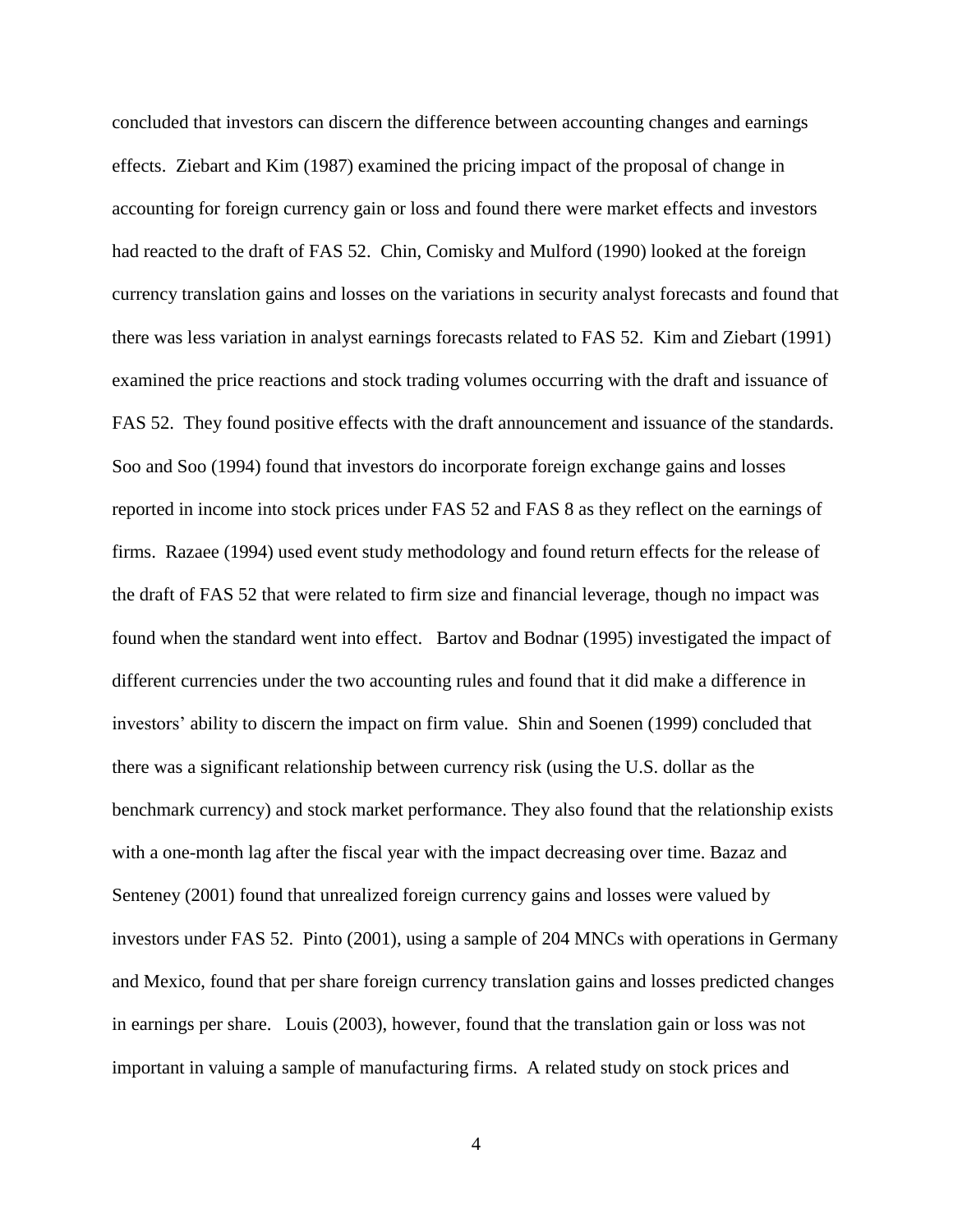currency risk has been published by Jorion (1991) who found a statistically significant relationship between stock returns and the value of the U.S. dollar. DeBondt (2008) tested a stock price model that indicated fundamental factors beyond a firm's price-earnings ratio, such as exchange risk, are important in determining share price. In general, the results on the return or pricing impacts of the currency accounting under FAS 52 (and relative to its predecessor FAS 8) have been mixed with initial results not indicating significant abnormal returns and later studies providing evidence of some impact as it relates to earnings. Further studies have concluded that financial leverage and other factors along with currency translation effects influence stock prices and returns. Previous work has concentrated on either the pricing or return impact of the change in foreign currency treatment under the old and new accounting standard or on the relationship between the currency translation account in the balance sheet and stock prices/returns.

#### **HYPOTHESIS AND EMPIRICAL MODELS**

#### **Hypothesis and General Model**

Under FAS 52 gains or losses on the conversion (or remeasurement) of assets and liabilities of foreign entities are to appear as an adjustment in stockholders' equity of parent corporations (Financial Accounting Standards Board, 1981). Additionally, the cash flow statement includes an account titled Effect of Exchange Rate Changes (or foreign exchange effects) which measures the impact of currency translation on a firm's cash account. Its purpose is to be an adjustment to the cash balance of the firm to account for the change in cash and cash equivalents due to changes in currency values (Deloitte, 2010 and International Accounting Standards Board, 2010). The Effect of Exchange Rate Changes appearing on the cash flow statement is an account used to "balance" the change in cash and cash equivalents on that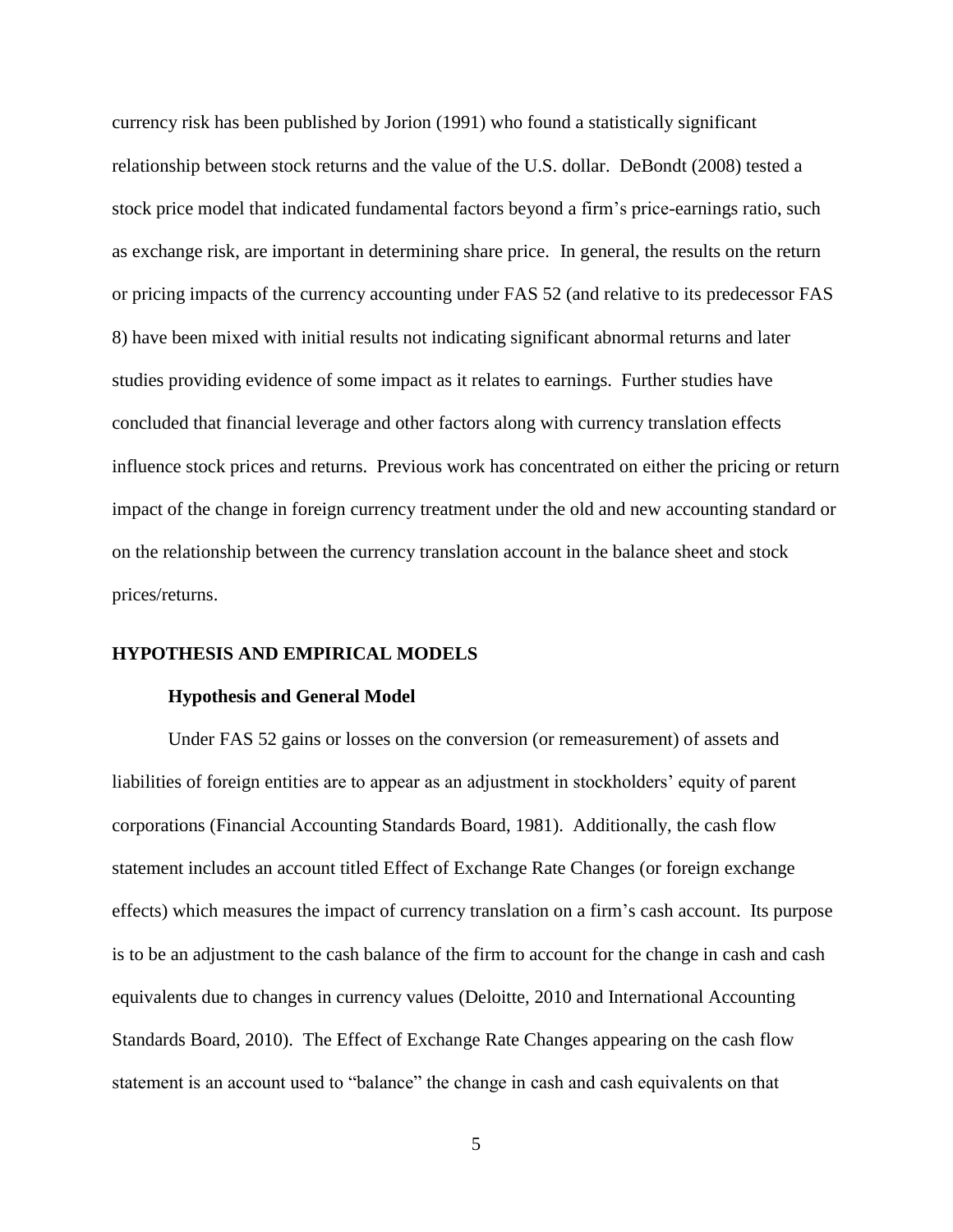statement with the change in the firm's cash account on its balance sheet during its fiscal year. Foreign exchange effects function in a similar way to the foreign currency translation account on the balance sheet which insures that total assets match a firm's liabilities and equities after accounting for the firm's various currencies.

The focus of this study is on the relationship between foreign currency gains or losses as measured by the foreign exchange effects on the cash flow statement and share prices. Our main hypothesis is that variations in stock prices are related to the foreign currency translation account as measured by the foreign currency effect in a firm's cash flow statement. Specifically, the general empirical model to be tested is:

$$
SPt = \alpha + \beta 1 FXE + \beta 2 LEV + \beta 4 PBV + \beta 4 EPS + \varepsilon
$$
 (1)

Where:  $SP<sub>t</sub>$  = share price in month t

 $FXE =$  foreign exchange effect per share in fiscal year n  $LEV = long-term debt to equity in fiscal year n$  $PBV = price to book value in fiscal year n$  $EPS =$  earnings per share in fiscal year t ε = error term

LEV, PBV, and EPS are control variables to account for other factors that have been found to explain stock returns and prices in prior studies (Fama and French, 1992; Rezaee 1994, Dhaliwal, Subramanyam and Trezevant, 1999 and Hahn and Lee, 2009). We hypothsize there is a statistically significant relationship between the foreign exchange effect (gain or loss) that appears on firms' cash flow statements and the share prices of firms. Given the changes in financial and currency markets that have occurred, we expect, *a priori*, that investors would incorporate into stock prices the risk of volatile currencies in addition to the fundamental company factors found by previous studies to effect stock returns and prices. FXE is interpreted as a cash flow statement account that is a proxy for currency risk. We expect that investors would be more concerned with the impact of currency risk on a firm's cash flows than with the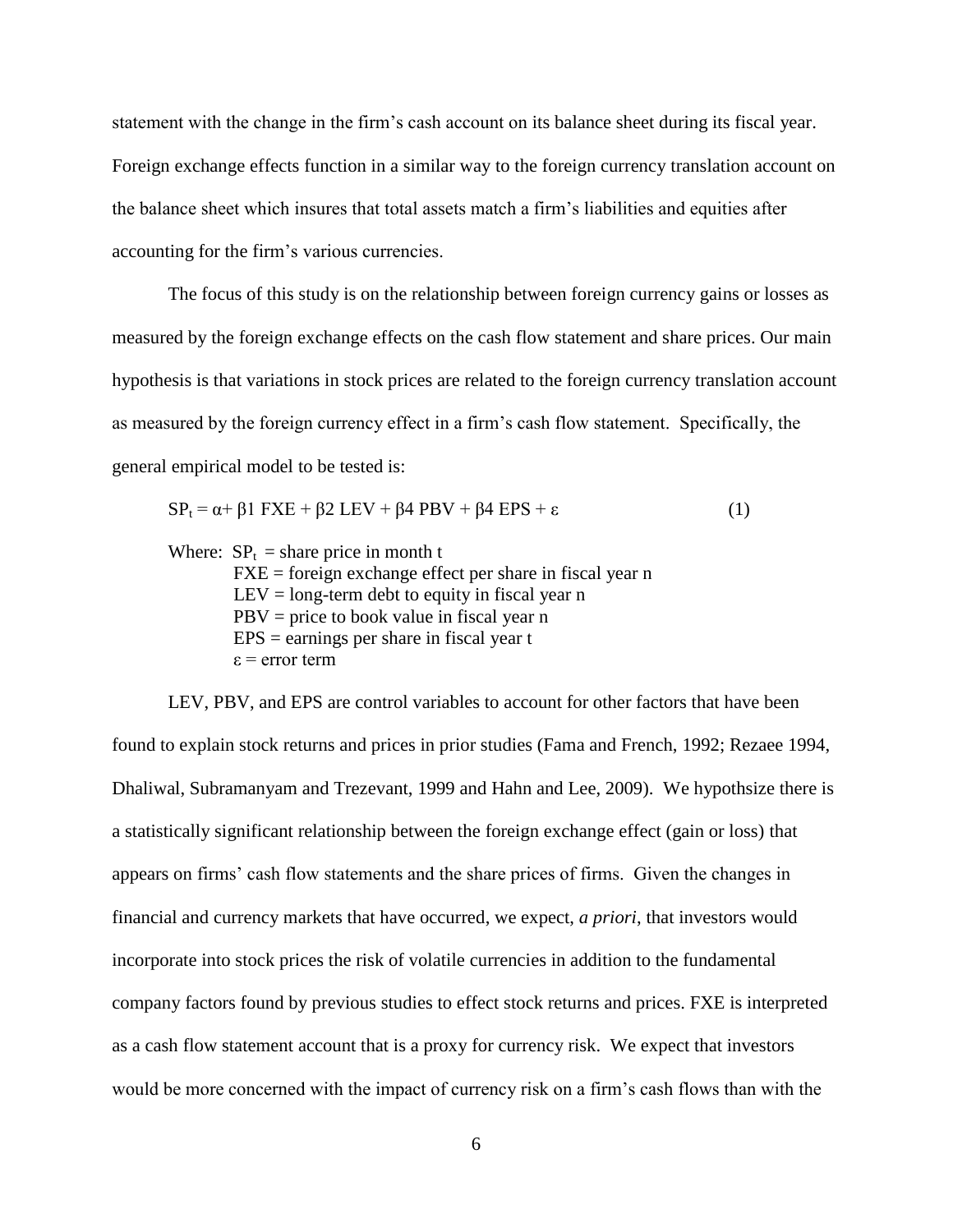existence of an accounting entry (consistent with the conclusion of Garlicki, et. al.). Our hypothesis predicts a statistically significant and positive relation between FXE and share prices.

#### **Empirical Models Tested**

Given the general model in equation 1 we tested three models using different dependent variables which are shown in Table 1. The explanatory variables are the same for each of the three models. First, the explanatory variables were regressed against the 13-week percentage change in share prices (Model 1). The dependent variable measures the change in share prices over the period of June to April, representing the change over the second quarter of 2011. Model 1 determines the relationship of share price change and foreign exchange effects over a quarterly period. Model 2 disaggregates the quarterly change examined in Model 1 into monthly dollar change. The explanatory variables were regressed against the monthly dollar change (April-May, March-April, February-March, January-February, and December-January) producing five estimated equations for Model 2. We expect that information about foreign exchange gains or losses made public would be reflected in the changes in share prices rather an reflected in the end-of-the-month prices reported in the database. Model 3 examines the relationship between the explanatory variables and the monthly percentage price change to determine whether the change in share prices relative to the initial price captures the impact of foreign exchange effects. **DATA** 

The data is taken from the Stock Investor Professional database of the American Association of Individual Investors for 2010 and 2011. The total sample consists of 2,461 corporations that have shares traded on exchanges in the United States (the sample includes both U.S. domestic and non-U.S. firms with shares traded on U.S. exchanges) and have foreign currency gains or losses (foreign exchange effects) on the statement of cash flows. Of the total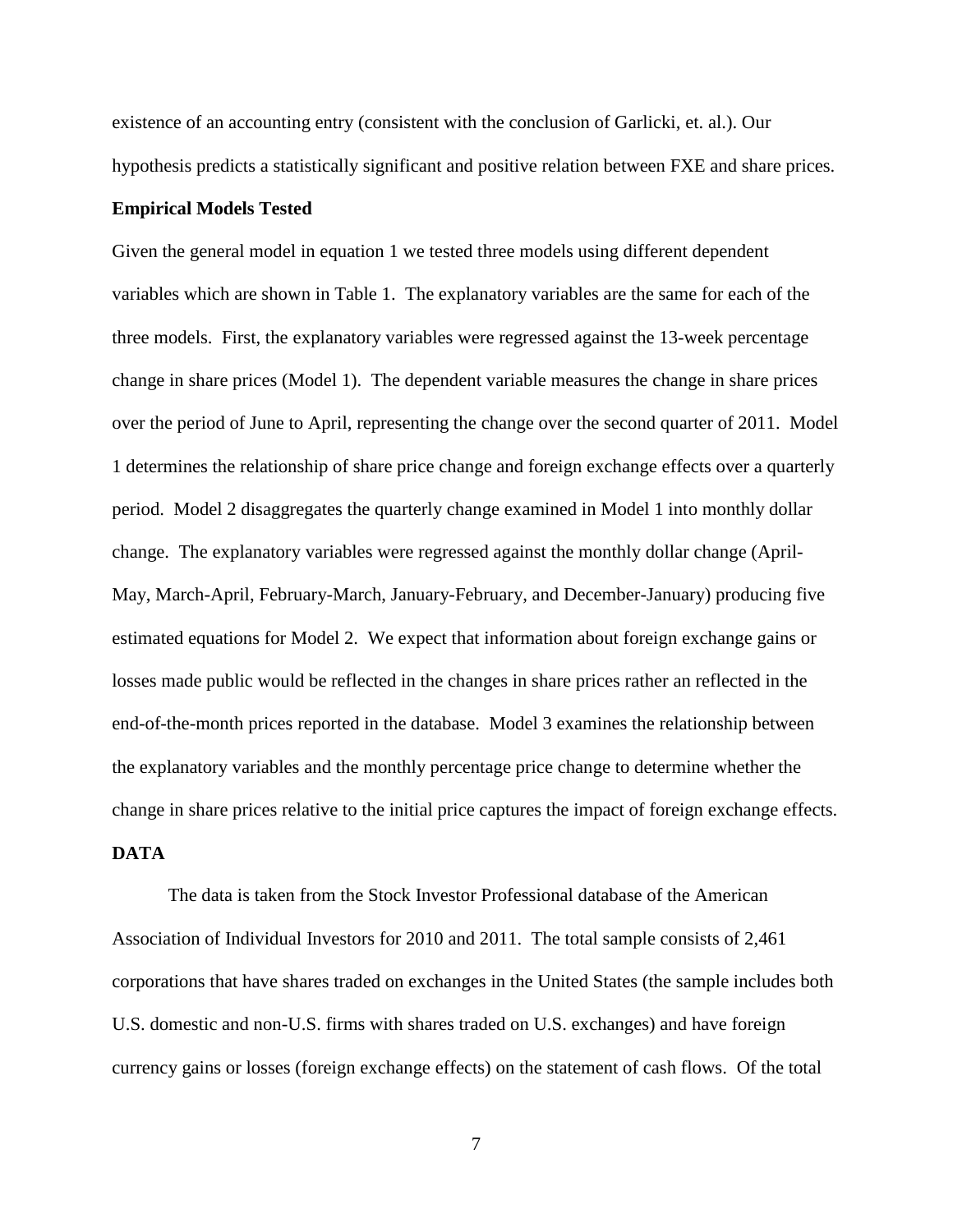sample, 1,158 of the firms reported losses in 2010 and 1,303 reported gains. Companies with missing data were deleted as were financial firms (consistent with Fama and French, 1992). Using the listing rules of NASDAQ, firms with share prices below one dollar were deleted from the sample. The usable sample is composed of 1,851 corporations.

The data for the independent variables were collected for the 2010 fiscal year and were regressed against the end-of-the-month closing share prices for each month of the first and second calendar quarters of 2011. The data for foreign exchange effects came from the 2010 cash flow statements of our sample firms. The data for LEV, PVB, and EPS were also for 2010. We expect the impact of foreign exchange effects on share prices would occur after the issuance of the firms' financial statements for 2010 and would tend to diminish over time similar to the findings of Pinto, and Shin and Soenen. That is, with the public disclosure of financial statements in early 2011, we expect share prices to then change in reaction as investors discount the currency impact information into prices.

#### **RESULTS**

#### **Descriptive Statistics and Correlations**

Descriptive statistics for the explanatory variables are in Table 2. The median foreign exchange effect (FXE) per share reported on the sample cash flow statements was a loss of \$0.28 in 2010 with a standard deviation of \$5.56 a share. For the independent variables, the variation as measured by standard deviation is relatively large, especially for LEV. Both EPS and FXE have large deviation relative to the mean values. Table 3 contains the Pearson correlation coefficients which indicate generally low association among the independent variables. In Table 3, EPS is negatively associated with financial leverage (LEV) and price-to-book ratio. Higher earnings per share are associated with lower levels of long-term debt and lower price-to-book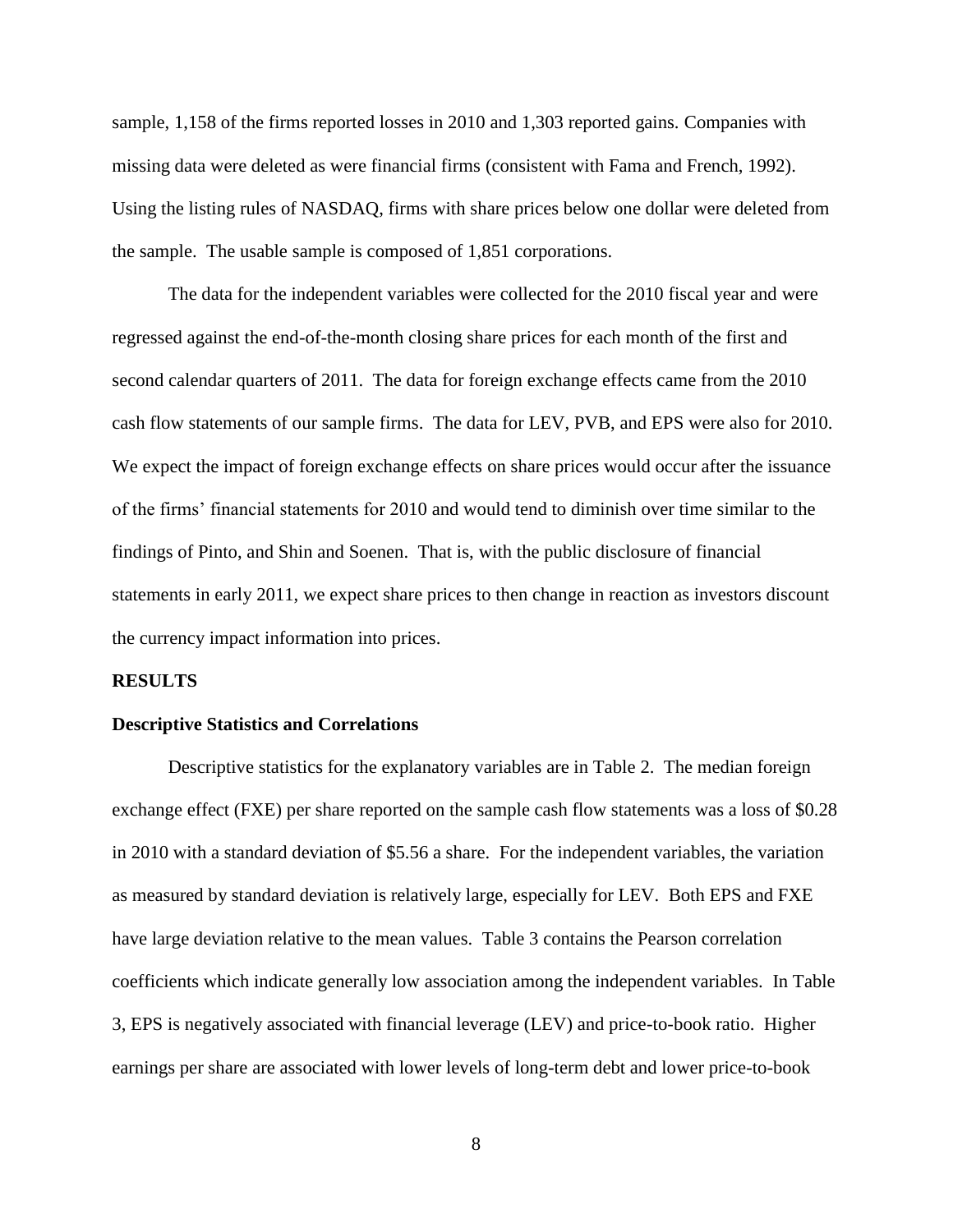value. Higher EPS may be consistent with lower share prices relative to the book value per share, perhaps implying a lower valuation for companies that have higher earnings in 2010.

#### **Regression Results**

Using Model 1 as a measure of a multi-month period relationship between percentage share price and and FXE, as shown in Table 4, most of the explanatory variables are significant at the 0.01 level with the exception of LEV. The equation is significant at the 0.01 level. The regression coefficient for FXE is similar in magnitude to the coefficient for EPS and PBV implying a corresponding impact of FXE on the percentage change in share prices. For the second quarter of 2011, the foreign exchange effect on the cash flow statement is statistically significantly and positively related to the percentage share price change. As a proxy for the impact of currency risk (or volatility), FXE is a contributor to the change in share prices.

In Model 2, with the results shown in Table 5, we break out the overall quarterly effect of FXE into monthly changes in share price on a dollar basis. FXE is significant at the 0.10 level for the April-March period, with a positive sign as expected but is not significant for the months prior to and after. EPS is significant at the 0.01 level for each month period; however, the relationship is negative for the March to April and April to May periods. The significance of earnings per share is positive for the earlier periods, consistent with previous studies that have shown net income as an important determinant of share price. This result is also consistent with expectations stock prices discount corporate earnings, though the sign of the coefficients are negative for the last two monthly periods. The significance of PBV and LEV varied over the six month period. All the regressions are significant at the 0.01 level.

The influence of FXE on the dollar price change occurs during the period when most U.S. firms publicly report their earnings; that is during the earnings season. In an efficient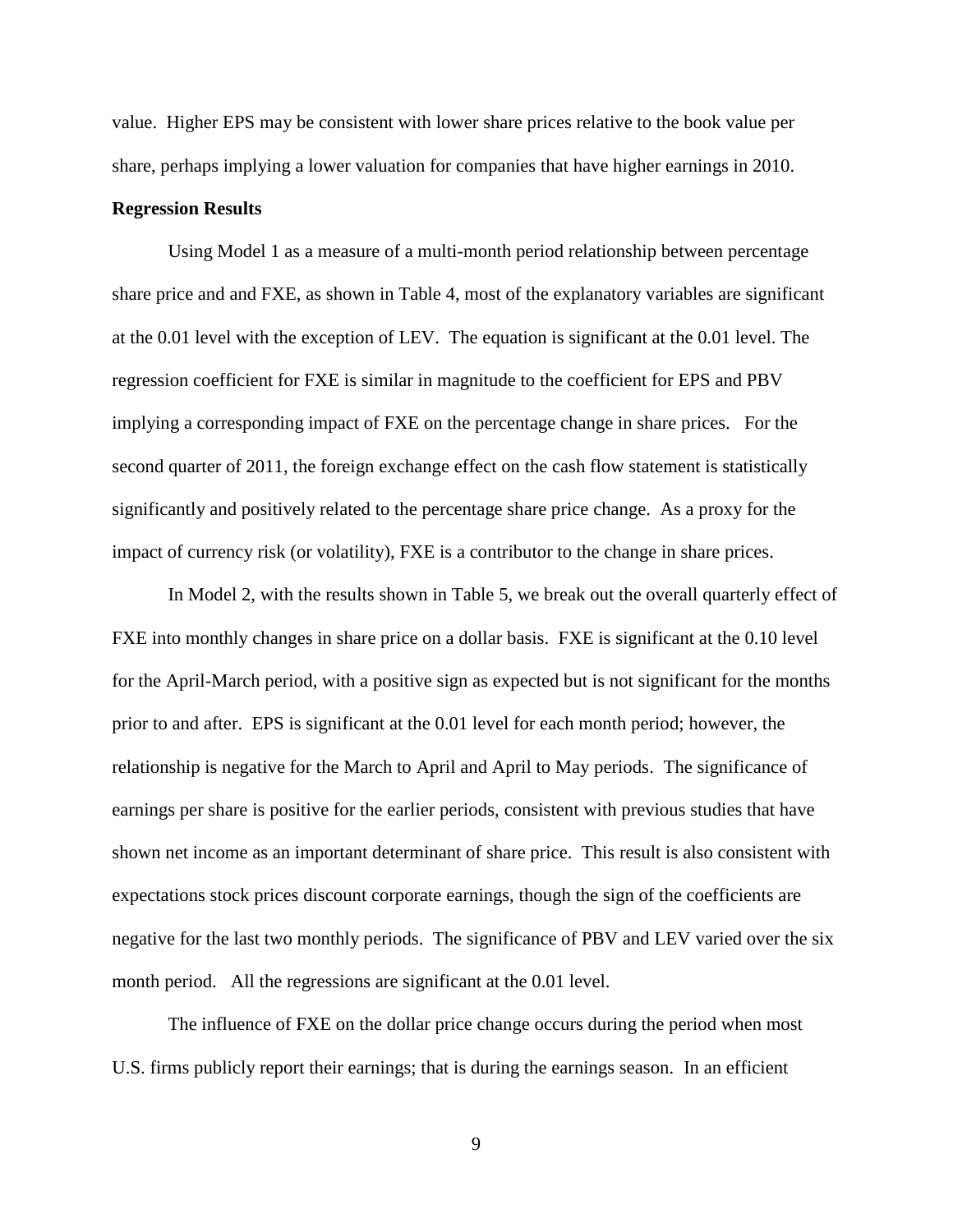market, as earnings are reported to the public and with changes in currency values reported as part of the public disclosure process, investors would be expected to react to the new information with share prices changing as a consequence. Once the information has been discounted into stock prices, we would not expect further changes unless new information comes out in regard to currency fluctuations. Overall, the results corroborate our hypothesis that exchange rate effects are associated with share price changes in the short-run, at least.

In Model 3, shown in Table 6, FXE is positively related and significant at the 0.05 level for the February-March and March-April periods, and at the 0.10 level for the April-May periods, though the regression equations are not consistently statistically significant as with Model 2 results. The LEV variable is positively related to the dependent variable and significant at the 0.01 level for the December –January period only. The PBV is also positively related to the dependent variable and significant at the 0.01 level for March-April and significant at the 0.10 for February-March, and is negatively related to the percentage change in share price and significant at the 0.05 level for the December-January period.

#### **CONCLUSION**

Using three models to examine the relationship of foreign exchange effects, the results indicate a correlation between exchange rate effects on the cash flow statements and changes in share prices. The strongest relationship is over the thirteen week period from June to April. Over that quarter, exchange rate effects may be capturing the impact of investors capitalizing currency risk into share prices. On a monthly dollar price basis, exchange rate effects have a significant relationship to share price change during the earnings season of the second quarter of 2011 with no impact on share prices in the immediate months prior to or after March-April. This is consistent with an efficient markets expectation that information would be discounted into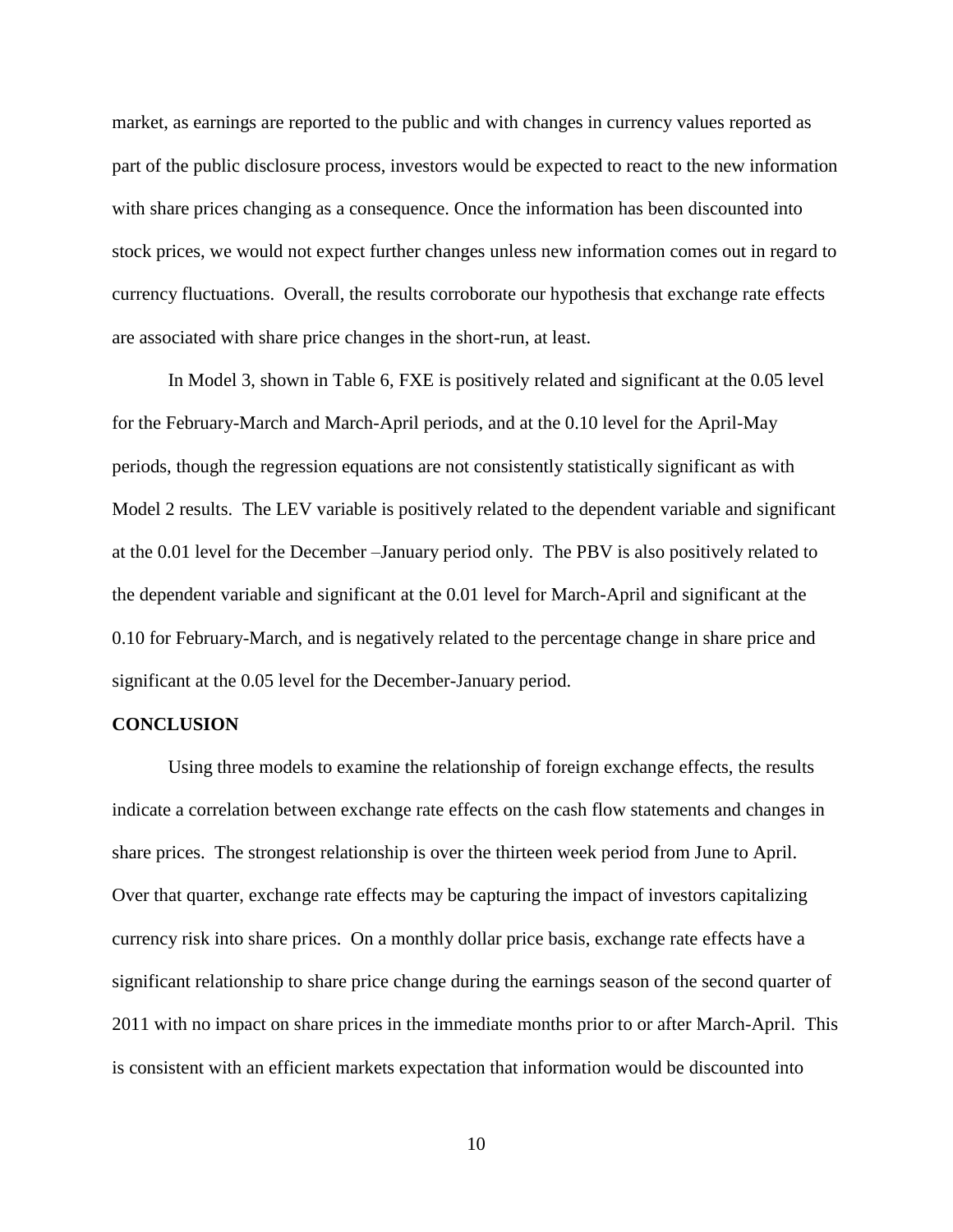share prices when the information is disseminated publicly. On a percentage basis, FXE has a significant and positive relationship over the second quarter, though the results may not be sufficient to indicate a strong relationship between share price changes and exchange rate effects. Overall, our results are generally consistent with the hypothesis that share prices (or changes in share prices) are positively correlated to exchange rate effects on the cash flow statement and that FXE may be capturing investor reaction to currency risk. In addition to considering the "usual suspects" that explain returns-- market-to-book value, long-term debt-to-equity, and EPS- - currency risk as proxied by cash flow statement exchange rate effects may be another factor that should be taken into consideration by investors. In a world with currency volatility that impacts the earnings of multinational firms, investors may want to include currency risk as one of the factors in evaluating the return potential of stocks.

#### **REFERENCES**

Bartov, E., and Bodnar, G.M., 1995, Foreign Currency Translation Reporting and the Exchange-Rate Exposure Effect, *Journal of International Management Accounting*, 6, 93–114.

Bazaz, M. S. and D. L. Senteney, 2001, Value Relevance of Unrealized Foreign Currency Translation: Gains and Losses, *Mid*-*American Journal of Business*, 16:2, 55-63.

Chin, A. Y. S., E. E. Comisky and C. W. Mulford, 1990, Foreign Currency Translation and Analyst Forecast Dispersion: Examining the Effects of Statement of Financial Accounting Standards No. 52, *Journal of Accounting and Public Policy*, 9:4, 239-256.

Debondt, G. J., 2008, Determinants of Stock Prices: New International Evidence, *Journal of Portfolio Management*, 34:3, 81-92.

Deloitte, 2010, Summaries of International Financial Reporting Standards: IAS 7 Statement of Cash Flows, http://www.iasplus.com/standard/ias07.htm

Dhaliwal, D, K. R. Subramanyam and R Trezevant, 1999, Is Comprehensive Income Superior to Net Income as a Measure of Firm Performance, *Journal of Accounting and Economics*, 26:1-3, 43-67.

Fama, E.F. and K. R. French, 1992, The Cross-Section of Expected Stock Returns, *Journal of Finance*, 47:2, 427-465.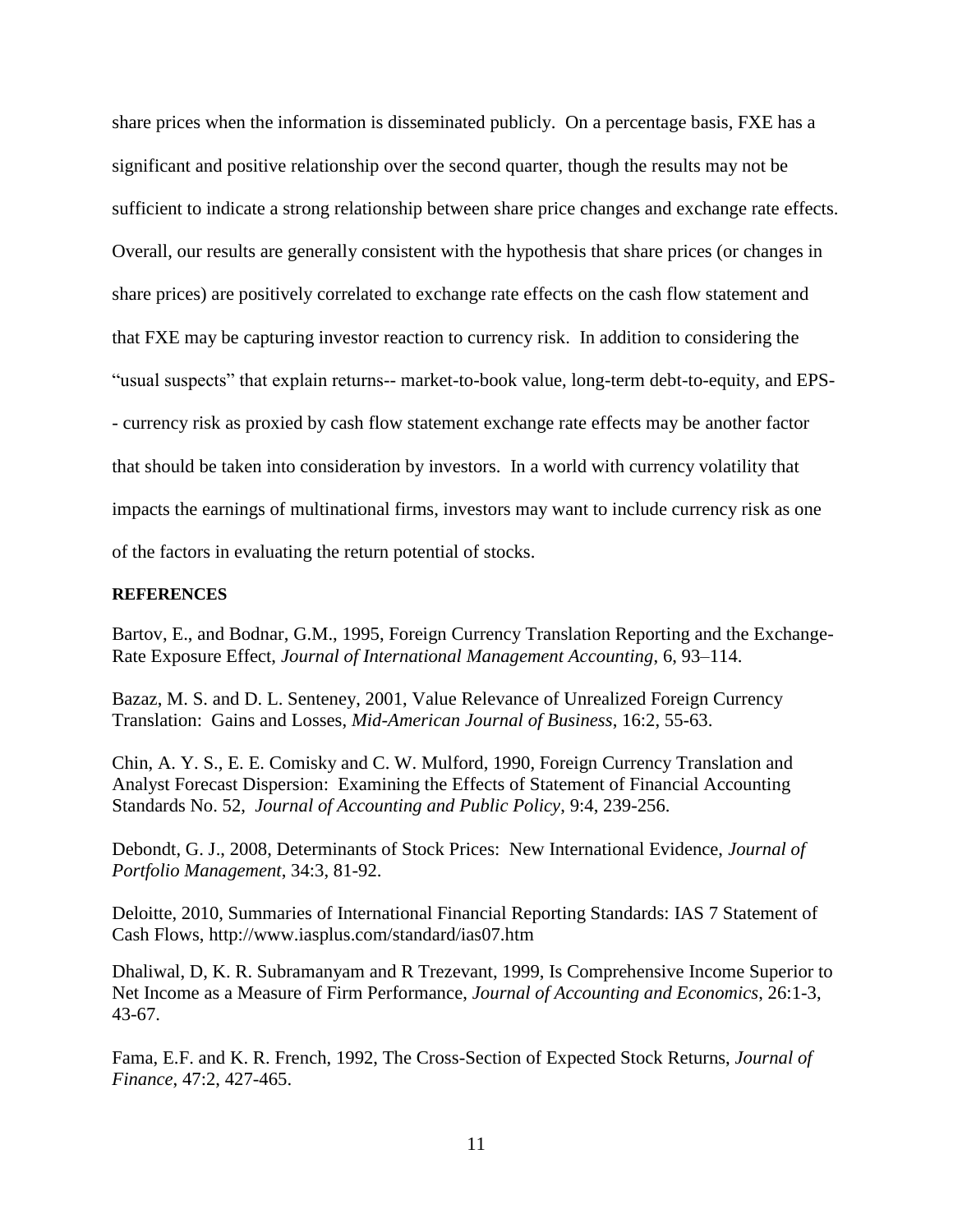Financial Accounting Standards Board, 1981, *Statement of Financial Accounting Standards No. 52, Foreign Currency Translation,* Stamford, CT, Financial Accounting Foundation.

Garlicki, T. D., Fabozzi, F. J., and R. Fonfeder, 1987, The Impact of Earnings Under FASB 52 on Equity Returns, *Financial Management*, 16:3, 36-44.

Hahn, J. and H. Lee, 2009, Financial Constraints, Debt Capacity, and the Cross-Section of Stock Returns, *Journal of Finance*, 64:2, 891-921.

International Accounting Standards Board, 2010, IAS Cash Flow Statements, Technical Summary, http://www.**ias**b.org/NR/rdonlyres/8C532526-9CE7-49B6.../**IAS7**.pdf

Jorion, P., 1991, The Pricing of Exchange Rate Risk in the Stock Market, *Journal of Financial and Quantitative Analysis*, 26:3, 363–376.

Kim, D. H. and D. A Ziebart, 1991, An Investigation of the Price and Trading Reaction to the Issuance of SFAS No. 52, *Journal of Accounting, Auditing and Finance*, 6:1, 35-47.

Loftus, P, 2011, Weaker Dollar Aiding Sales, *Wall Street Journal*, April, 19, B7.

Louis, H., 2003, Value Relevance of the Foreign Translation Adjustment, *The Accounting Review*, 78:4, 1027-1047.

Pinto, J. M., 2001, Foreign Currency Translations Adjustments as Predictors of Earnings Changes, *Journal of International Accounting, Auditing & Taxation*, 10, 51-69.

Rezaee, A., 1994, An Investigation of the Relationship Between Multinational Companies' Attributes and the Market Effects of SFAS, NO. 52, *Journal of Financial and Strategic Decisions*, 7:3, 63-70.

Shin, H.H. and L. Soenen, 1999, Exposure to Currency Risk by US Multinational Corporations, *Journal of Multinational Financial Management,* 9, 195-207.

Soo, B. S. and L. G. Soo, 1994, Accounting for the Multinational Firm: Is the Translation Process Valued by the Stock Market? *The Accounting Review*, 69:4, 617-637.

Ziebart, D. A. and D. H. Kim, 1987, Examination of the Market Reaction Associated with SFAS No. 8 and SFAS No. 52, *The Accounting Review*, 62:2. 343-357.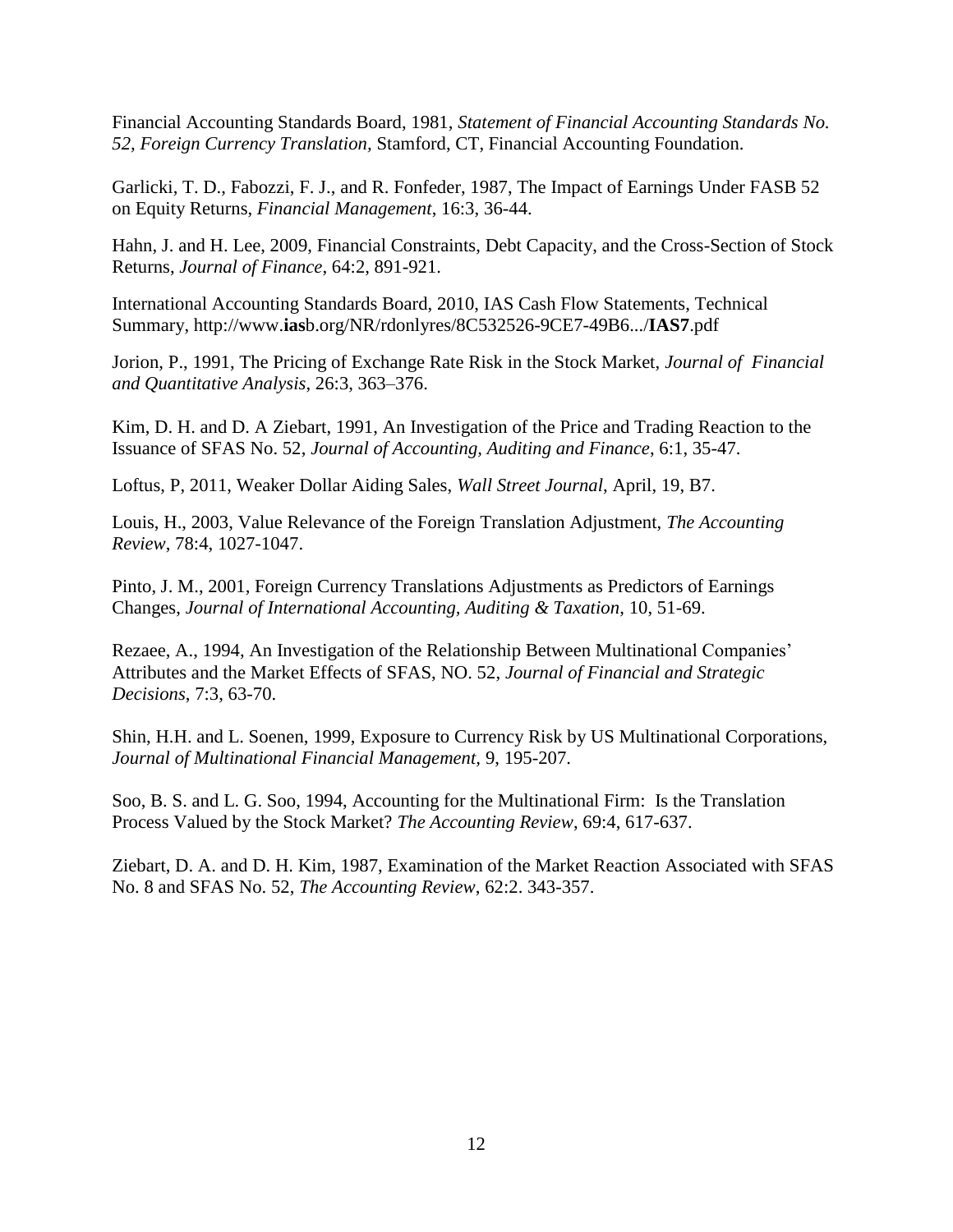| Table 1                                                                                                   |                              |  |  |  |  |  |  |
|-----------------------------------------------------------------------------------------------------------|------------------------------|--|--|--|--|--|--|
| Descriptions of Variables in Empirical Models                                                             |                              |  |  |  |  |  |  |
|                                                                                                           |                              |  |  |  |  |  |  |
| Model 1: 13-Week Price Change in Stock Price<br><b>Dependent Variable</b><br><b>Explanatory Variables</b> |                              |  |  |  |  |  |  |
| 13-week Price Change                                                                                      | FXE,LEV, PBV,EPS             |  |  |  |  |  |  |
|                                                                                                           |                              |  |  |  |  |  |  |
| <b>Model 2: Monthly Change in Stock Price</b>                                                             |                              |  |  |  |  |  |  |
| <b>Dependent Variable</b>                                                                                 | <b>Explanatory Variables</b> |  |  |  |  |  |  |
| Monthly Price Change                                                                                      | FXE, LEV, PBV, EPS           |  |  |  |  |  |  |
|                                                                                                           |                              |  |  |  |  |  |  |
| <b>Model 3: Percentage Change in Stock Price</b>                                                          |                              |  |  |  |  |  |  |
| <b>Dependent Variable</b>                                                                                 | <b>Explanatory Variables</b> |  |  |  |  |  |  |
| Percentage Price Change                                                                                   | FXE, LEV, PBV, EPS           |  |  |  |  |  |  |
|                                                                                                           |                              |  |  |  |  |  |  |
|                                                                                                           |                              |  |  |  |  |  |  |
| Where:                                                                                                    |                              |  |  |  |  |  |  |
| $FXE = foreign exchange effects per share in fiscal year n$                                               |                              |  |  |  |  |  |  |
| $LEV = long-term debt to equity ratio in fiscal year n$                                                   |                              |  |  |  |  |  |  |
| $PBV = price-to-book value ratio in fiscal year n$                                                        |                              |  |  |  |  |  |  |
| $EPS =$ earnings per share in fiscal year n                                                               |                              |  |  |  |  |  |  |
|                                                                                                           |                              |  |  |  |  |  |  |
|                                                                                                           |                              |  |  |  |  |  |  |
|                                                                                                           |                              |  |  |  |  |  |  |
|                                                                                                           |                              |  |  |  |  |  |  |
|                                                                                                           |                              |  |  |  |  |  |  |
|                                                                                                           |                              |  |  |  |  |  |  |
|                                                                                                           |                              |  |  |  |  |  |  |
|                                                                                                           |                              |  |  |  |  |  |  |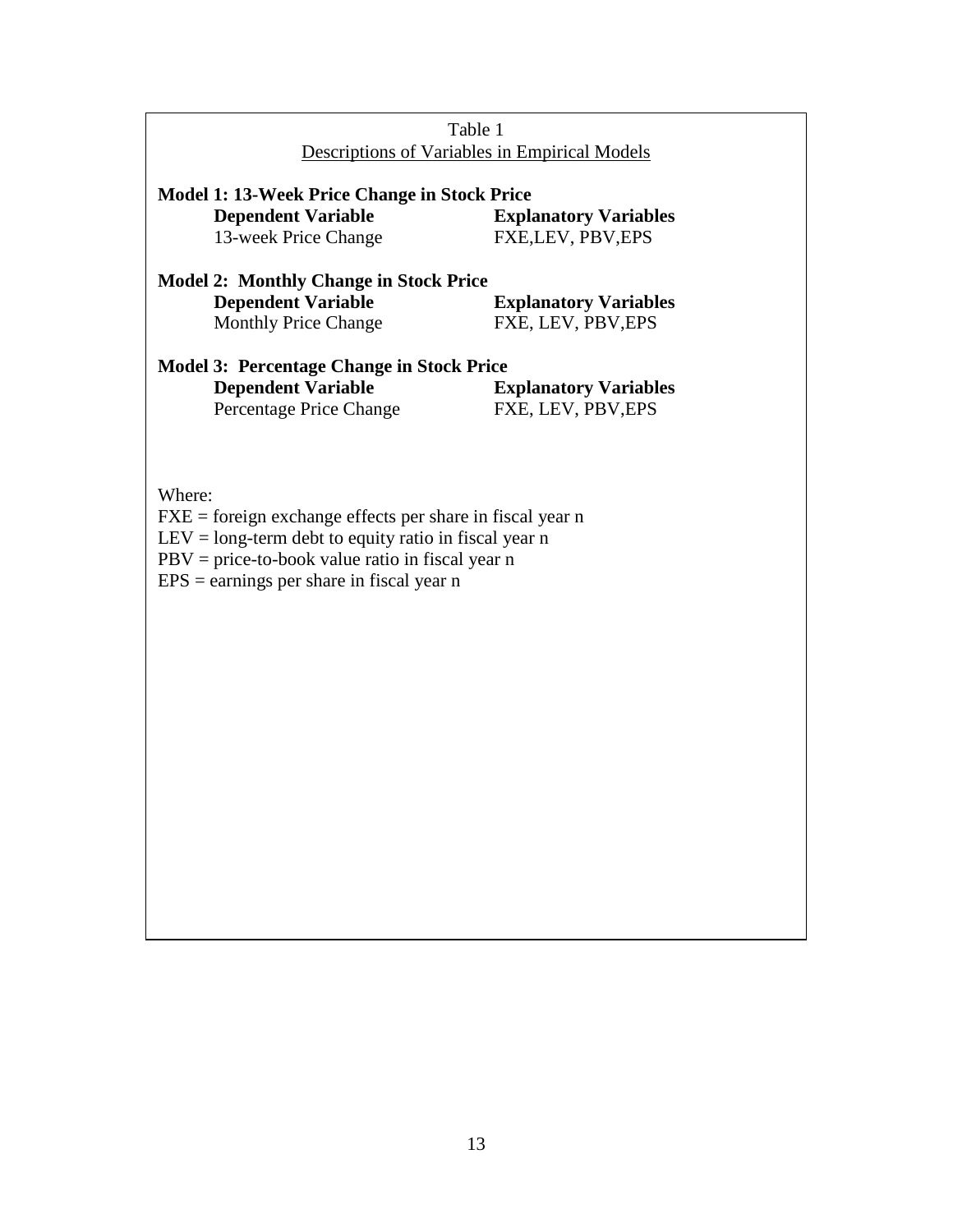|                                                         |               | Table 2         |                   |            |  |  |  |
|---------------------------------------------------------|---------------|-----------------|-------------------|------------|--|--|--|
| <b>Descriptive Statistics for Explanatory Variables</b> |               |                 |                   |            |  |  |  |
| Statistic                                               | FXE per       | LEV (long-term  | PBV (Price to     | <b>EPS</b> |  |  |  |
|                                                         | share         | debt to equity) | book value ratio) |            |  |  |  |
|                                                         | (exchange)    |                 |                   |            |  |  |  |
|                                                         | rate effects) |                 |                   |            |  |  |  |
| Mean                                                    | $-0.16$       | 49.54           | 2.65              | 1.55       |  |  |  |
| Median                                                  | $-0.28$       | 19.80           | 1.89              | 0.98       |  |  |  |
| <b>Standard</b>                                         | 5.56          | 89.79           | 2.76              | 6.18       |  |  |  |
| Deviation                                               |               |                 |                   |            |  |  |  |
| Minimum                                                 | $-141.8$      | $\theta$        | 0.05              | $-21.79$   |  |  |  |
| Maximum                                                 | 44.33         | 905.60          | 48.43             | 231.69     |  |  |  |
|                                                         |               |                 |                   |            |  |  |  |
|                                                         |               |                 |                   |            |  |  |  |
|                                                         |               |                 |                   |            |  |  |  |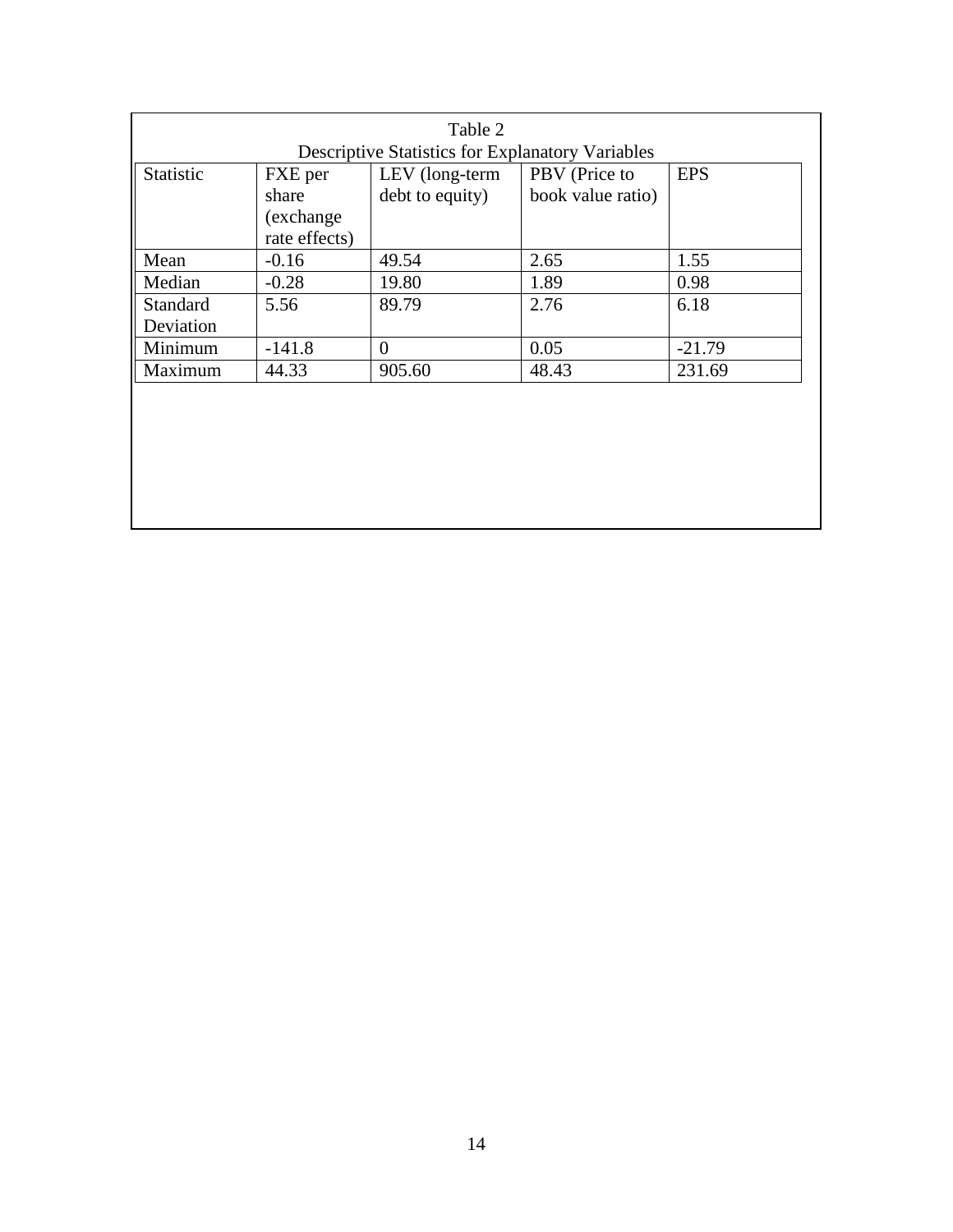| Table 3<br><b>Correlation Coefficients of Explanatory Variables</b> |            |            |            |  |  |  |
|---------------------------------------------------------------------|------------|------------|------------|--|--|--|
| <b>FXE</b>                                                          | <b>EPS</b> | <b>PBV</b> | <b>LEV</b> |  |  |  |
| 1.00                                                                |            |            |            |  |  |  |
| 0.033                                                               | 1.00       |            |            |  |  |  |
| 0.0183                                                              | $-0.0187$  | 1.00       |            |  |  |  |
| 0.0343                                                              | $-0.0168$  | 0.267      | 1.00       |  |  |  |
|                                                                     |            |            |            |  |  |  |
|                                                                     |            |            |            |  |  |  |
|                                                                     |            |            |            |  |  |  |
|                                                                     |            |            |            |  |  |  |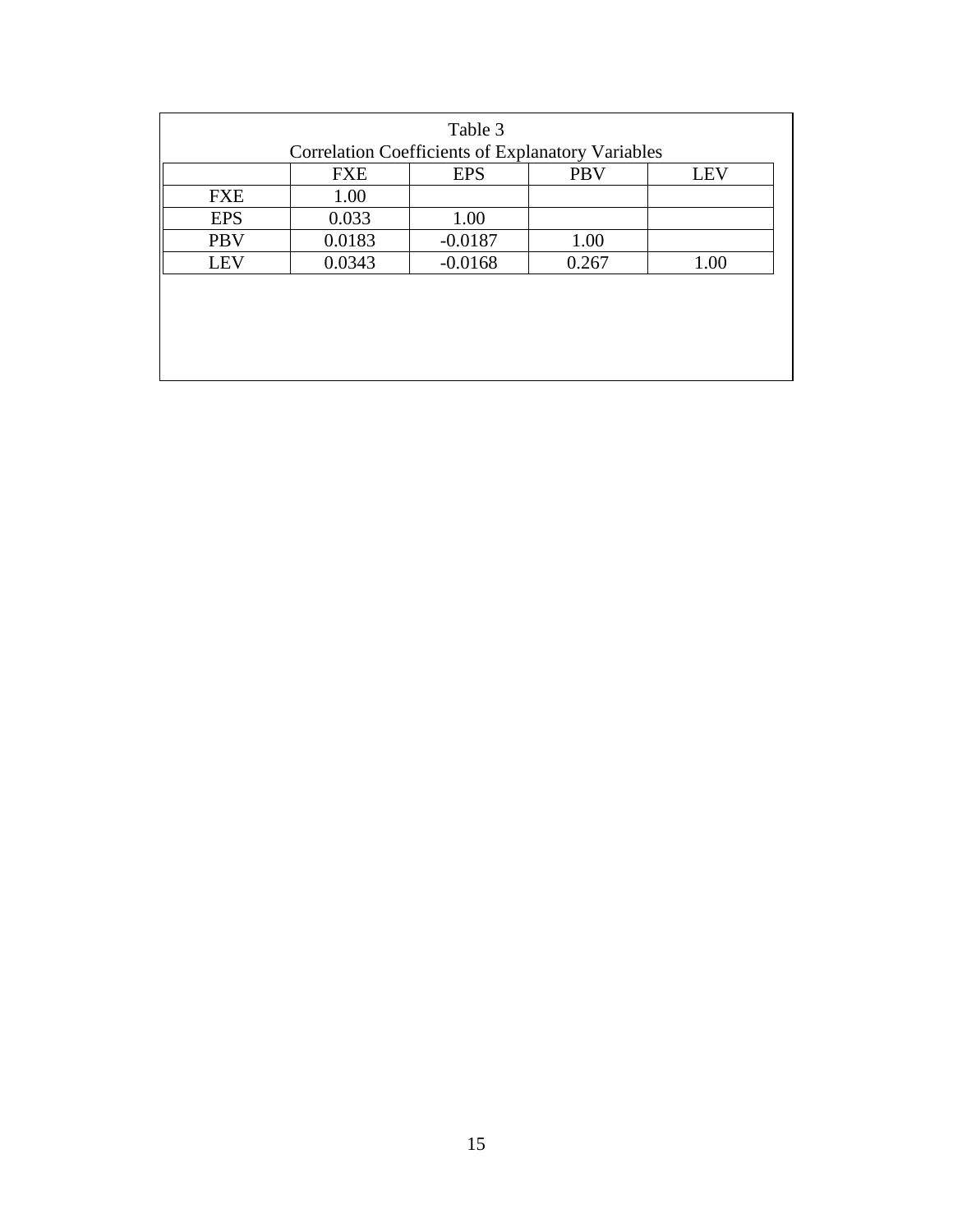### Table 4

Foreign Exchange Effects and 13-Week Percentage Change in Stock Prices The 13-week percentage change in share prices for the period of June to April 2011 was regressed against the explanatory variables of foreign exchange effects (FXE), long-term debt to equity ratio (LEV), price-to-book value ratio (PBV), and EPS.

| Variable   | Coefficient | T-statistic |  |  |
|------------|-------------|-------------|--|--|
| Intercept  | $-5.518$    | $-8.528*$   |  |  |
| <b>EPS</b> | 0.194       | $2.675*$    |  |  |
| <b>PBV</b> | 0.525       | $3.124*$    |  |  |
| <b>LEV</b> | 0.006       | 1.136       |  |  |
| <b>FXE</b> | 0.232       | 2.880*      |  |  |

 $R^2 = 0.014$ 

F statistic  $= 7.520*$ 

\*significant at the .01 level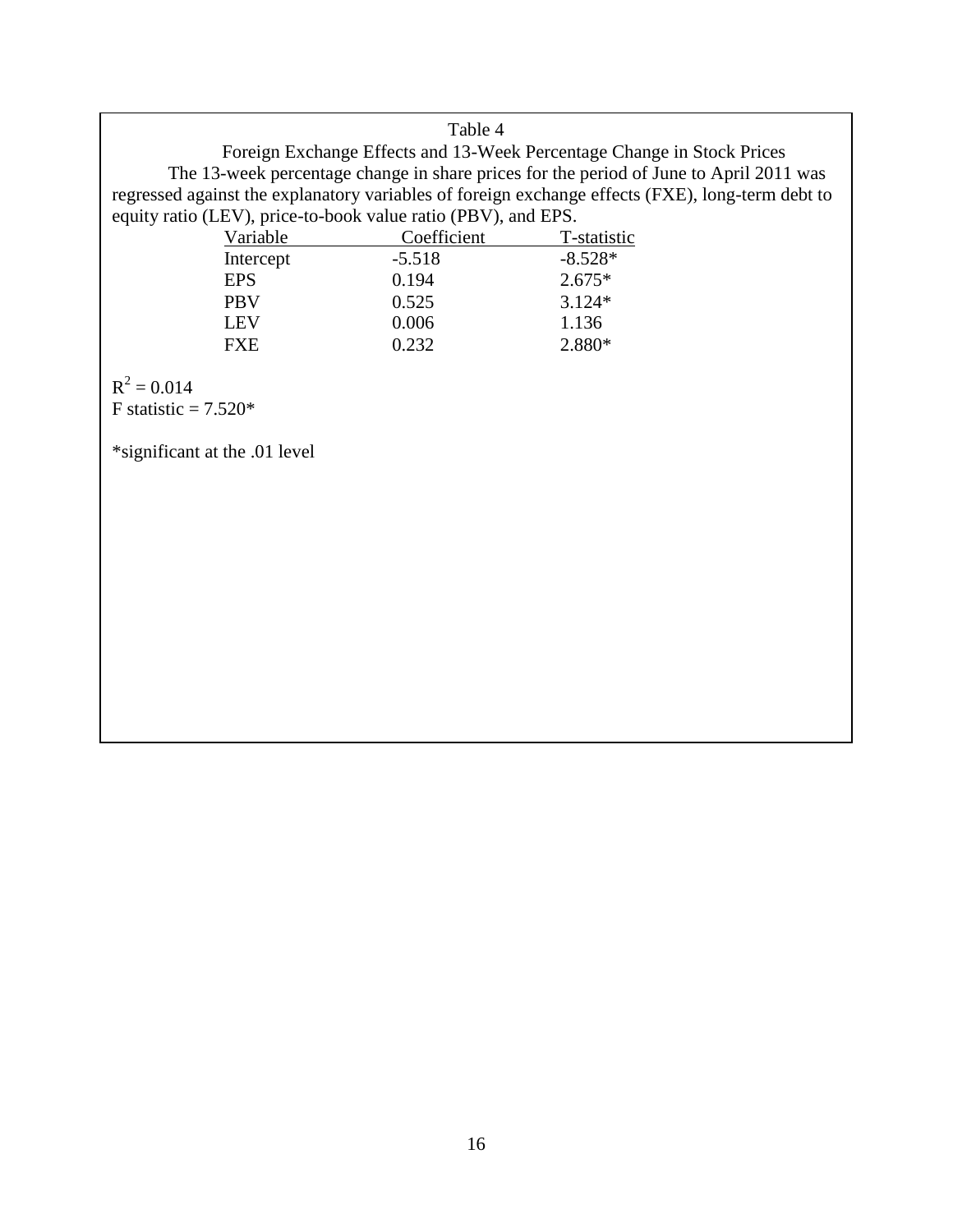# Table 5

Foreign Exchange Effects and Month to Month Change in Stock Prices The dollar change in share prices, month-to-month, for the first six months of 2011 were regressed against the explanatory variables of foreign exchange effects (FXE), long-term debt to equity ratio (LEV), price-to-book value ratio (PBV), and EPS. Below each coefficient in parenthesis is the t-statistic.

|         | Coefficients |            |            |            |            | Regression |          |
|---------|--------------|------------|------------|------------|------------|------------|----------|
| Period  | Intercept    | <b>EPS</b> | <b>PBV</b> | <b>LEV</b> | <b>FXE</b> | $R^2$      | F        |
| May-    | $-0.151$     | $-0.295*$  | $-0.037$   | $-0.0001$  | $-0.002$   |            |          |
| April   | $(-1.45)$    | $(-25.33)$ | $(-1.36)$  | $-(0.13)$  | $(-0.15)$  | 0.26       | $160.9*$ |
| April-  | $0.611*$     | $-0.064*$  | $0.161*$   | .0003      | $0.026***$ | 0.03       |          |
| March   | (5.35)       | $(-5.02)$  | (5.42)     | (0.30)     | (1.85)     |            | $15.57*$ |
| March - | $-.235**$    | $0.328*$   | $0.168*$   | $-0.002**$ | 0.023      | 0.27       |          |
| Feb     | $(-2.06)$    | (25.72)    | (5.67)     | $(-2.02)$  | (1.59)     |            | $174.2*$ |
| Feb-    | $-0.764*$    | 1.082*     | $0.135*$   | $-0.0006$  | 0.006      | 0.71       |          |
| Jan     | $(-5.24)$    | (66.36)    | (3.57)     | $(-0.51)$  | (0.31)     |            | 1104.2*  |
| Jan-    | 0.182        | $0.066*$   | 0.005      | $0.002***$ | $-0.005$   | 0.02       |          |
| Dec     | (1.64)       | (5.29)     | (0.18)     | (1.78)     | $(-0.39)$  |            | $7.8*$   |

\*significant at the .01 level

\*\*significant at the .05 level

\*\*\*significant at the .10 level